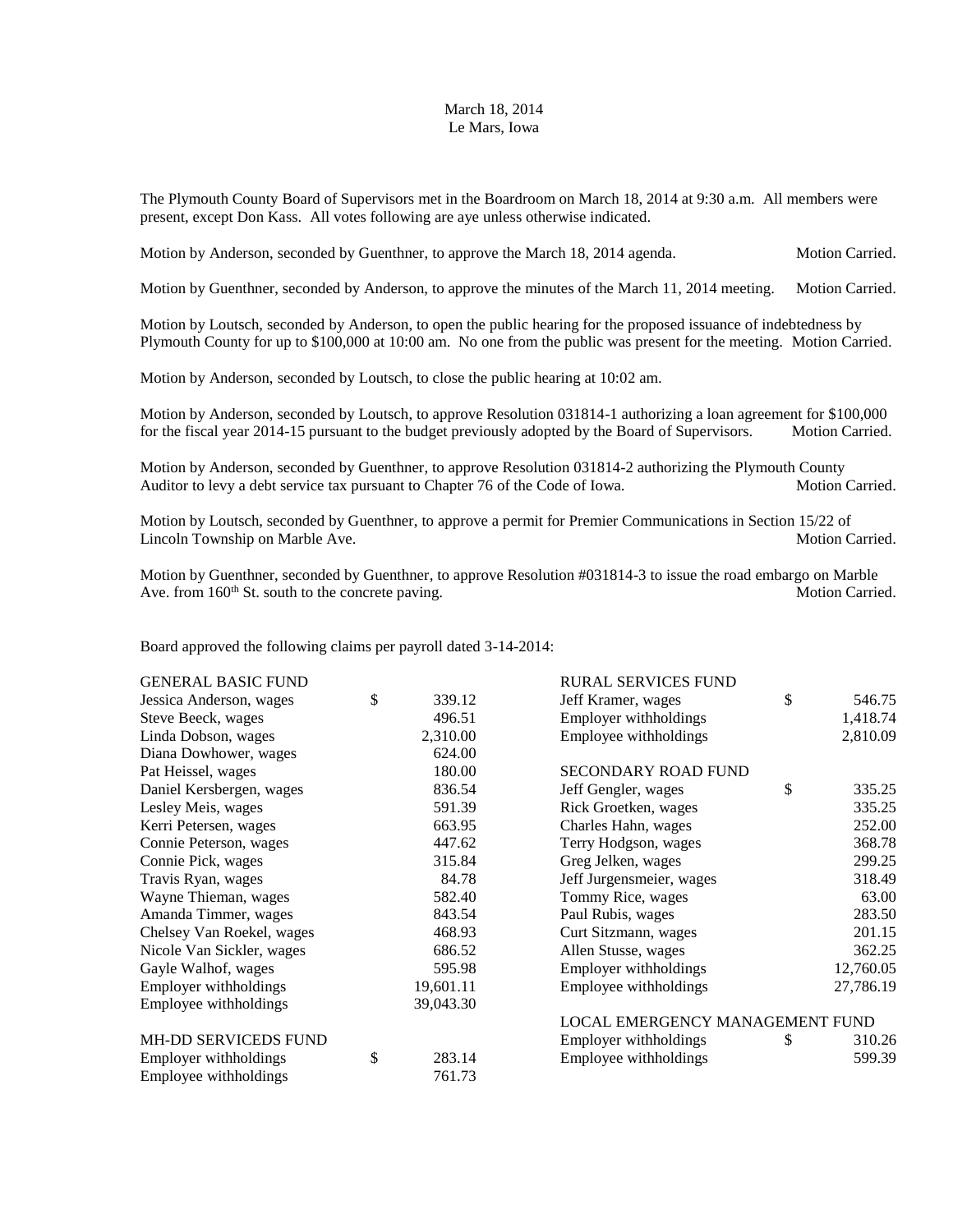| <b>ASSESSOR FUND</b>  |    |          |
|-----------------------|----|----------|
| Employer withholdings | -S | 1,476.90 |
| Employee withholdings |    | 3,324.31 |

Board approved the following claims per warrant register on 3-18-2014:

| <b>GENERAL BASIC FUND</b>                         |          | National Audubon Society, membership         | \$<br>15.00 |
|---------------------------------------------------|----------|----------------------------------------------|-------------|
| \$<br>AmSan, janitorial supplies                  | 231.41   | National Emerg. Number, conference regist.   | 200.00      |
| APCO, conference registrations                    | 170.00   | O.C. Sanitation, garbage pickup              | 109.20      |
| Barnes & Noble, kids books                        | 42.65    | PATC, criminal law handbook discs            | 150.00      |
| Nick Beeck, meal reimbursement                    | 15.56    | Perkins, office supplies                     | 300.19      |
| James Bogenrief, township trustee mtg.            | 20.00    | Ply Co Board of Health, pass thru grants     | 5,396.81    |
| Lonnie Bohlke, cell phone allowance               | 60.00    | Ply Co Sheriff, transports                   | 765.50      |
| Bomgaars, misc. supplies                          | 161.62   | Ply Co Treasurer, flex benefits reimb.       | 229.17      |
| Branum Oil, repairs                               | 61.50    | Premier, phone                               | 1,101.28    |
| Car-Go Express, fuel                              | 120.80   | Presto-X-Co, pest control                    | 46.57       |
| Carlsen Funeral Home, county burial               | 1,250.00 | Primebank, file charge                       | 7.50        |
| CBM Food, inmate meals                            | 3,438.90 | Quality Lawn, snow removal                   | 385.00      |
| Derek Christoffel, meal reimbursement             | 20.97    | Red's Printing, flyer printing               | 58.54       |
| Cost Advisory Services, plan fee                  | 3950.00  | Remsen Bell, publications                    | 783.74      |
| Victoria DeVos, misc. reimbursement               | 559.23   | Route 3 Tire, repairs                        | 41.93       |
| Linda Dobson, cell phone allowance                | 60.00    | Jacob Schindler, vehicle installations       | 2,411.98    |
| Document Depot, shredding                         | 80.00    | Sharon's Embroidery, fun run t-shirts        | 934.94      |
| Family Pharmacy, inmate meds                      | 292.17   | Sherwin Williams, paint                      | 193.29      |
| Farmers Coop-Hinton, fuel                         | 209.20   | Simplex Grinnell, fire alarm inspection      | 385.00      |
| Fastenal, supplies                                | 41.77    | Sioux City Wintronic, remodel supplies       | 21.43       |
| Stacey Feldman, cell phone, ISAC mtg reimb 404.14 |          | Sioux Co Sheriff, service                    | 75.24       |
| Floyd River Materials, shoulder stone             | 405.21   | Allen Smith, township trustee mtgs.          | 60.00       |
| Frontier, phone service                           | 1,252.51 | Solutions, labor                             | 250.00      |
| G & R Controls, maintenance agreement             | 2,120.50 | Star Energy, propane - veteran assistance    | 335.00      |
| Glenn's Copier, copy count                        | 136.30   | Mark Sturgeon, transcript                    | 81.00       |
| Jolynn Goodchild, ISAC mtg. reimb.                | 336.15   | Taggart's Power, Polaris repair              | 854.95      |
| Jack Guenthner, mileage, lodging, meals           | 673.61   | Thomson West, court library                  | 1,189.80    |
| Hardware Hank, supplies                           | 70.16    | Titan Access, pin                            | 20.43       |
| Hinton Postmaster, box rental                     | 42.00    | Tool Depot, drill repairs parts              | 63.50       |
| Jan Hoffman, meal reimbursement                   | 6.74     | Total Sales, repairs/tires vehicle           | 1,445.92    |
| Iowa D.O.T., salvage certificates                 | 20.00    | Town & Country Vet, K-9 services             | 89.25       |
| Iowa Sec of State, notary renewals                | 60.00    | Jessica Trobaugh, postage                    | 37.77       |
| ISAC, spring school registration                  | 140.00   | U.S. Cellular, cell phone service            | 316.57      |
| Jack's Uniforms, uniforms                         | 284.65   | Van's Sanitation, garbage pickup             | 110.24      |
| Andrea Johnson, township trustee mtgs             | 60.00    | Verizon, cell phone service                  | 579.38      |
| Gerald Johnson, township trustee mtgs             | 60.00    | Mark Wilson, district mtg. registration      | 10.00       |
| Kingsley News, publications                       | 368.75   | Woodbury Co Sheriff, service                 | 37.97       |
| Trish Kunkel, courthouse cleaning                 | 1,360.00 | NW Iowa YES, juvenile shelter care           | 600.00      |
| City of LeMars, utilities                         | 325.84   |                                              |             |
| LeMars Daily Sentinel, publications               | 613.42   | MH-DD SERVICES FUND                          |             |
| LeMars Postmaster, postage                        | 527.64   | Dean & Associates, legal represent. \$       | 300.00      |
| Nick McKee, district mtg. registration            | 10.00    | DHS, MHI inpatient services                  | 4,065.28    |
| Menards, supplies                                 | 66.21    | Glenn's Copier, ink cartridges               | 100.97      |
| Mercy Business Health, nursing contract           | 601.00   | Hope Haven, psych. treatment                 | 161.50      |
| Mercy Medical Center, conference                  | 50.00    | Life Skills Training, work activity services | 5,068.43    |
| Meylor Chiropractor, reserves exams               | 65.00    | Mallard View, comm. based setting s          | 716.21      |
| MidAmerican Energy, utilities                     | 7,758.72 | Sharon Nieman, meeting expenses              | 69.00       |
| Midwest Honda, mower parts                        | 132.75   | Plains Area Mental Hlth, diagnostic eval.    | 1,180.00    |
| Motor Inn, towing                                 | 185.00   | Ply Co Sheriff, transports                   | 295.80      |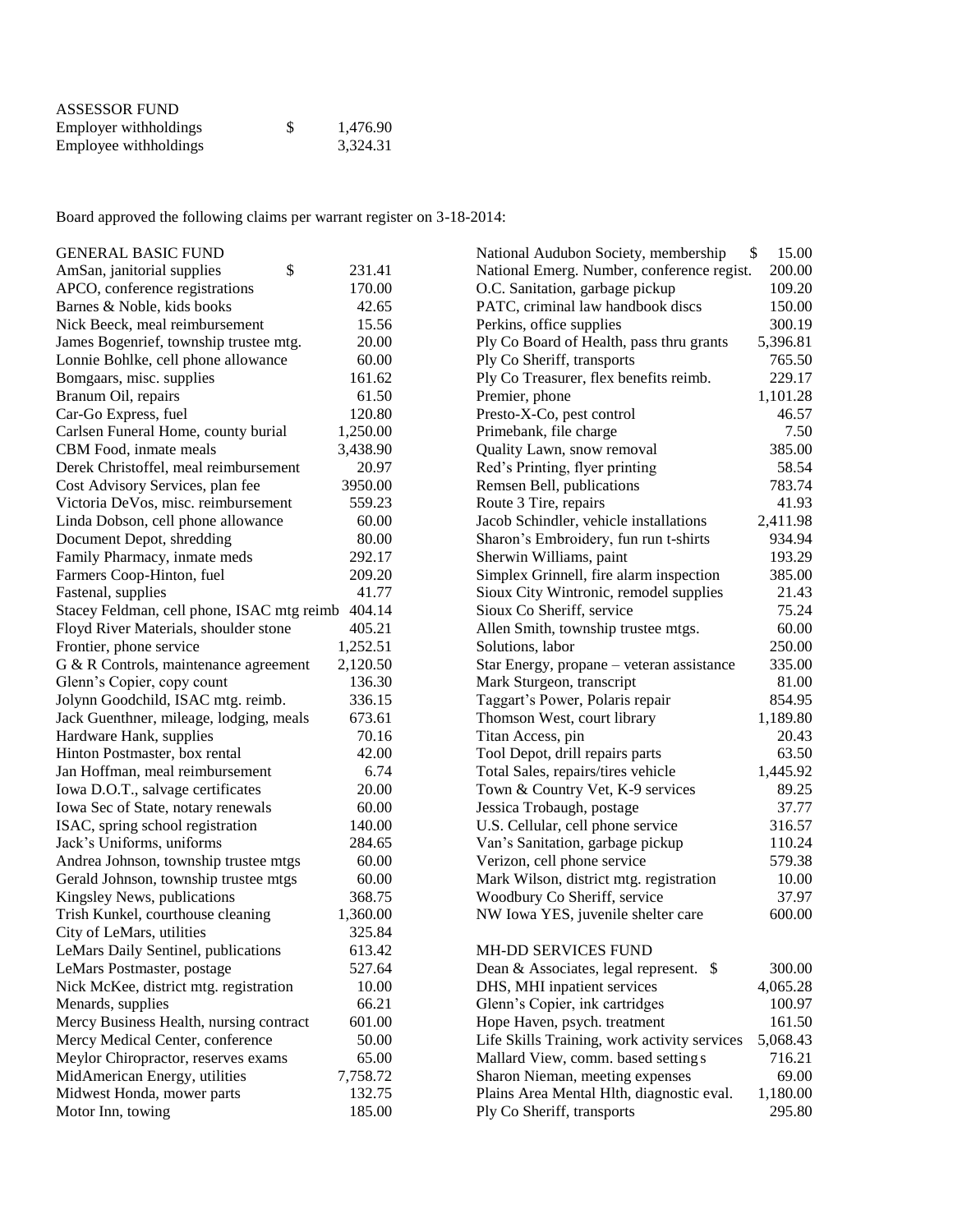| Pride Group, comm. based settings \$      | 13,528.49 | J-W Tank Line, fuel                        | \$<br>2,000.39 |
|-------------------------------------------|-----------|--------------------------------------------|----------------|
| Thompson, Phipps, legal representation    | 151.00    | Kimball-Midwest, parts                     | 559.64         |
| Unity Point Hlth, inpatient services      | 344.00    | Mid Country Machinery, parts               | 510.56         |
| Willow Heights, comm. based settings      | 1,484.00  | MidAmerican Energy, utilities              | 2,479.95       |
|                                           |           | Midwest Lubricants, fuel                   | 1,091.25       |
| <b>RURAL SERVICES BASIC FUND</b>          |           | Mike's Inc, fuel                           | 5,596.78       |
| John Ahlers, Zoning Brd. meetings \$      | 39.20     | Northside Glass, outside service           | 736.25         |
| Noel Ahmann, mileage, postage             | 140.24    | City of Oyens, sundry                      | 40.00          |
| Dan Albert, Brd of Adj. meetings          | 85.76     | Palfleet Truck, parts                      | 906.25         |
| Nancy Anderson, Brd of Adj. meetings      | 156.24    | Premier, phone                             | 45.44          |
| Peg Becker, Zoning Brd meetings           | 38.92     | City of Remsen, utilities                  | 1,430.00       |
| Shirley Benson, Brd of Adj. meetings      | 178.32    | Tom Rohe, meeting expenses                 | 257.76         |
| Melvin Brown, Zoning Brd meetings         | 38.00     | Rolling Oil, fuel                          | 2,780.06       |
| Jim Dennison, Brd of Adj meetings         | 190.00    | Ron's Radiator, parts                      | 120.00         |
| Frontier, phone                           | 68.44     | Route 3 Tire, tires                        | 107.50         |
| Rich Harpenau, Zoning Brd meetings        | 55.76     | Sapp Bros, parts                           | 22,656.75      |
| <b>Stuart Harris, Zoning Brd meetings</b> | 79.68     | Schorg's Amoco, fuel                       | 1,154.98       |
| Iowa DNR, well permit fees                | 25.00     | Van's Sanitation, garbage pickup           | 50.09          |
| Kent Johnson, well closings               | 400.00    | Verizon, cell phone                        | 175.05         |
| Ralph Klemme, Zoning Brd meetings         | 31.84     | Wagner Auto, parts                         | 68.16          |
| Barry Knapp, Brd of Adj. meetings         | 68.64     | Wal-Mart, supplies                         | 38.74          |
| Bill Koopman, Zoning Brd meetings         | 37.36     | WesTel, phone                              | 37.21          |
| LeMars Daily Sentinel, publications       | 18.13     | Zep Mfg, parts                             | 290.29         |
| Ply Co Solid Waste, assessment/hauling    | 12,620.38 |                                            |                |
| Gregg Roepke, Zoning Brd meetings         | 64.96     | RECORDER RECORDS MGT. FUND                 |                |
| Lowell Vos, Zoning Brd meetings           | 29.72     | US Records, records book repairs \$        | 1,813.57       |
| <b>LOCAL OPTION SALES TAX FUND</b>        |           | FORFEITURE, DARE, RESERVES FUND            |                |
| Ply Co Senior Helpmate, grant<br>\$       | 5,000.00  | IA State Reserve Law, membership \$        | 15.00          |
| Simpco, housing trust fund contract       | 15,000.00 | WITCC, reserve training                    | 80.00          |
| CO. ATTORNEY COLLECTION INCENTIVE FUND    |           | LOCAL EMERGENCY MANAGEMENT FUND            |                |
| Dell, computer<br>\$                      | 1,411.67  | City of Brunsville, training               | \$<br>200.00   |
|                                           |           | City of Craig, training                    | 200.00         |
| <b>SECONDARY ROAD FUND</b>                |           | Fastenal, response equipment               | 1,610.12       |
| \$<br>A & M Laundry, sundry               | 87.00     | Frontier, phone                            | 155.57         |
| City of Akron, sundry                     | 150.10    | LeMars Truck Stop, fuel                    | 175.79         |
| Barwick Implement, parts                  | 26.60     | Glenn's Copier, supplies                   | 299.29         |
| Bomgaars, parts                           | 11.49     | City of LeMars, water/sewer                | 33.00          |
| Charlies Repair, fuel                     | 1,558.05  | LeMars Postmaster, box rental              | 60.00          |
| Cooperative Gas, tires                    | 619.00    | Perkins Office, supplies                   | 402.64         |
| Cornhusker Int, parts                     | 718.34    | Sapp Bros, fuel                            | 21.75          |
| Dockendorf Equipment, parts               | 260.92    | Town of Struble, training                  | 200.00         |
| Enventis, phone                           | 42.37     | City of Westfield, training                | 200.00         |
| Farmers Coop-Craig, fuel                  | 522.74    |                                            |                |
| Farmer Coop-Hinton, fuel                  | 3,736.81  | ASSESSOR AGENCY FUND                       |                |
| Frederes Plumbing, outside labor          | 759.00    | Frontier, phone                            | \$<br>70.77    |
| Frontier, phone                           | 357.58    | Jamie Hauser, mileage                      | 56.12          |
| LeMars Truck Stop, fuel                   | 18.76     | LeMars Daily Sentinel, publication         | 30.53          |
| Higman Sand, materials                    | 3,424.15  | Willson & Pechacek, legal fees             | 178.50         |
| City of Hinton, sundry                    | 169.77    |                                            |                |
| Holiday Inn, lodging                      | 282.24    | <b>INMATE REIMBURSEMENT FUND</b>           |                |
| H.T.C. Inc, parts                         | 770.38    | Mercy Business Health, nursing contract \$ | 601.00         |
| Indoff, office supplies                   | 197.29    |                                            |                |
| Interstate Battery, batteries             | 211.90    | E911 FUND                                  |                |
| ISU, meeting fees                         | 180.00    | Enventis, trunk lines                      | \$<br>130.56   |
| Jensen Motors, parts                      | 27.37     | Frontier, trunk lines                      | 1,078.38       |
|                                           |           |                                            |                |